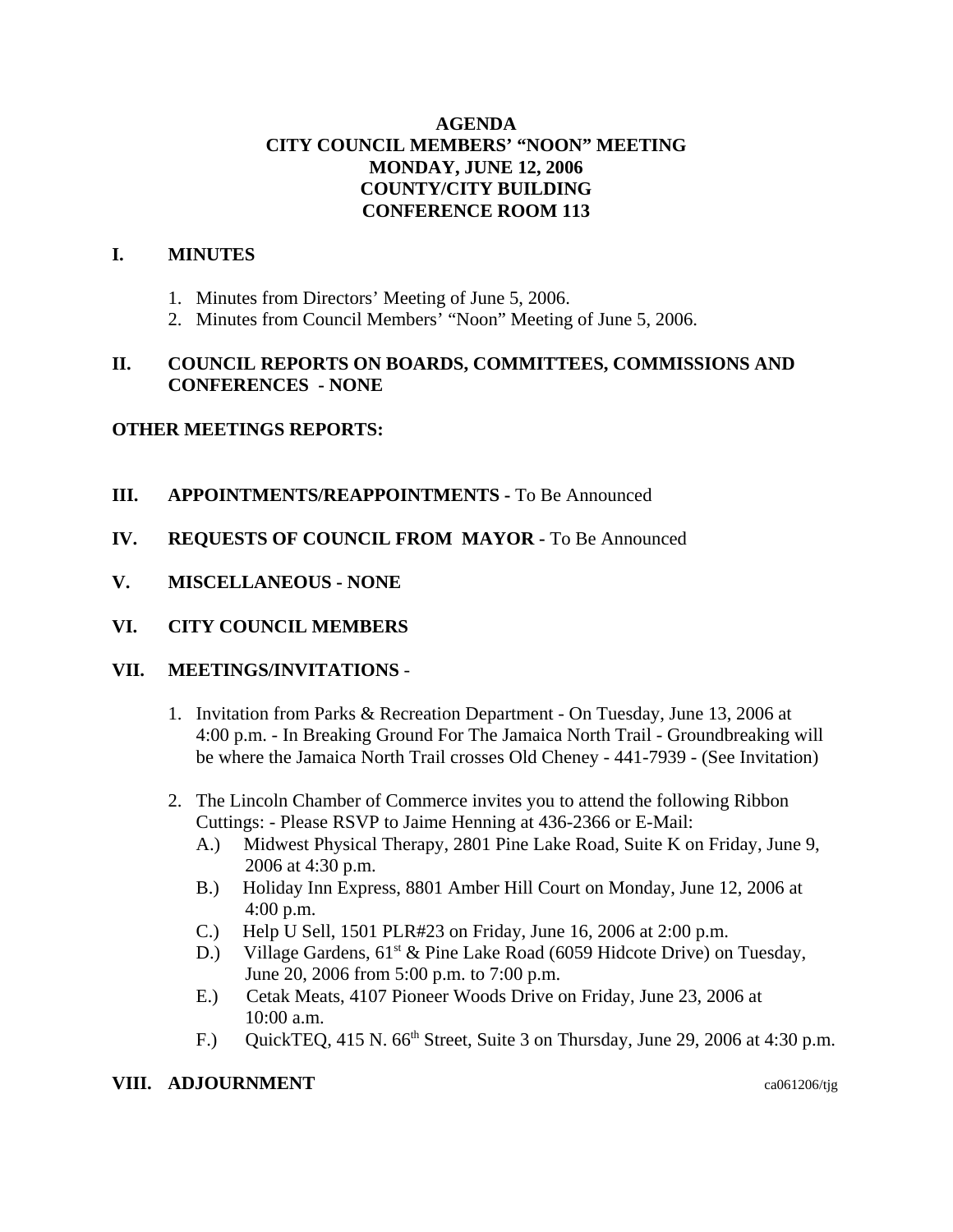# **MINUTES CITY COUNCIL MEMBERS' "NOON" MEETING MONDAY, JUNE 12, 2006 COUNTY/CITY BUILDING CONFERENCE ROOM 113**

**Council Members Present:** Dan Marvin, Vice-Chair; Jonathan Cook, Robin Eschliman, Jon Camp, Annette McRoy, Ken Svoboda.

**Council Member Absent:** Patte Newman, Chair

**Others Present:** Mark Bowen, Rick Hoppe, Ann Harrell, Mayor's Office; Dana Roper, City Attorney; Tammy Grammer, City Council Staff; and Deena Winter, Lincoln Journal Star Representative.

### **I. MINUTES**

- 1. Minutes from Directors' Meeting of June 5, 2006.
- 2. Minutes from Council Members' "Noon" Meeting of June 5, 2006.

Vice-Chair Dan Marvin, by acclamation of the Vice-Chair, approved the minutes. No objections were offered.

## **II. COUNCIL REPORTS ON BOARDS, COMMITTEES, COMMISSIONS AND CONFERENCES - NONE**

## **OTHER MEETINGS REPORTS:** -

Mr. Svoboda reported we had Railroad Transportation Safety District (RTSD) Meeting this morning. We had our election of officers, Deb Schorr was elected Chair again, he was Vice-Chair and Bob Workman is Secretary. We had a quick discussion on service providers for the auditing and attorney fees.

We had a good discussion about the Quiet Zone which is something that we all will be taken part of at some point. The Quiet Zone is the issue of investing approximately \$25,000 to \$35,000 per crossing which would eliminate the need for the locomotives to blow their horns through neighborhoods. They have identified five city projects and two possibly in Waverly. Mr. Cook asked if these crossings would have horns on them? Mr. Svoboda answered no, but that is one option. The other option is that we physically change the intersection crossings and provide curbing or an island, so people cannot get around the crossing arms themselves or through the crossing arms. Once you've done that the FRA is satisfied that you've done everything you possibly could to eliminate the sounding of a horn, most of these would be on Cornhusker property, Cornhusker corridor, and on 3<sup>rd</sup> & D Street. Mr. Svoboda commented or closing crossings that we attempted to do and those failed. These were the ones that go through residential neighborhoods that Roger Figard identified. Roger (Figard) is going to bring that to us in September or we will give him better direction from the RTSD in September.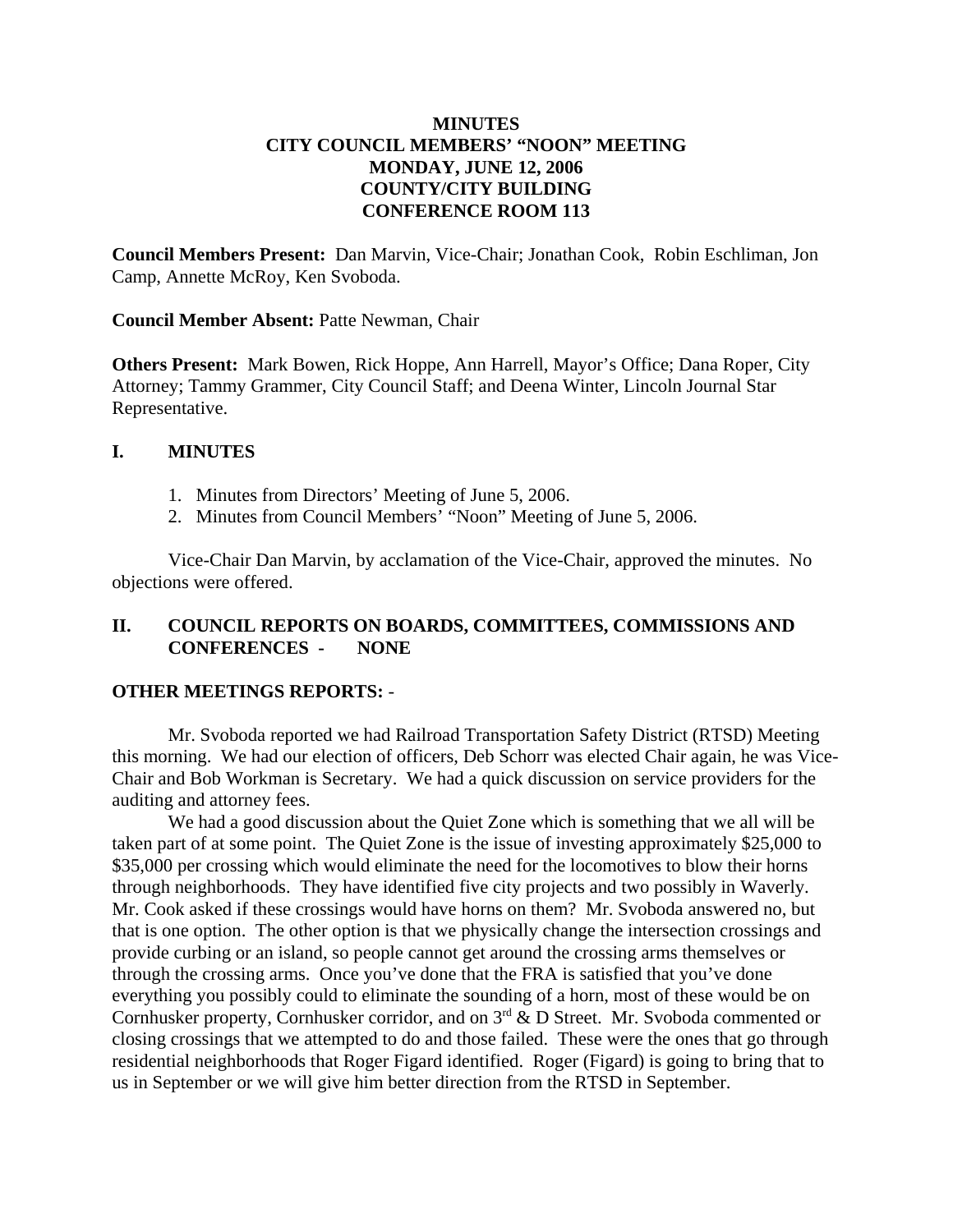We looked at the budget again and some exposure rates. I think Roger (Figard) identified 20 different crossings that have a significant exposure rate over 50 thousand counts for areas that we might want to look at RTSD money in the future. At  $SW 40<sup>th</sup>$  Street, BNSF (Burlington Northern & Sante Fe Railway) are requesting we expand the span of the overpass that would cost the City millions and Roger (Figard) is working with them very closely to try to get them to contribute which at this point they're not willing to do so. BNSF want to put another line or two in there and in doing that they want the City to extend the span which would cost the City, so Roger (Figard) is trying to work with them to contribute.

Ms. Eschliman stated she asked them to do one thing. They had that list and a list of all these other projects around town that they would like to do, and she requested some historical information. Not just traffic counts but on how many accidents and things because this was millions and millions of dollars, so Roger (Figard) said he would bring to the next meeting some historical information as to accidents at all of these locations that were listed.

# **III. APPOINTMENTS/REAPPOINTMENTS -** Rick Hoppe had nothing new to report.

### **IV. REQUESTS OF COUNCIL FROM MAYOR -**

#### **MARK BOWEN -**

Mark Bowen stated Steve (Hubka) and Patte (Newman) have been exchanging letters back and forth about dates for their hearings on budget in July and as of Friday, I have not seen anything that's been settled. Mr. Cook noted he thinks Wednesday, July 19<sup>th</sup> from 10:00 a.m. to 1:00 p.m. was our tentative vote date and there maybe some others for briefing meetings.

Mr. Svoboda stated on that subject, he asked Mark (Bowen) why it is that we sit through jail and corrections and all those when we do our Joint Common Budget Hearings with the County when we have nothing to do with that other than just being a financial side to those. Mark Bowen replied I think informational, if you want, we could ask them to reorganize it so you would not have to sit through them. Mr. Svoboda commented he assumes the County also has a sit down session similar to what the City does with their City Departments, and if the County does the same thing, they could hear jail and corrections and those at that time. Mr. Bowen responded they could, and Mr. Svoboda requested it. Mr. Bowen stated for the Joint Common Budget Hearings schedule we will have them group them having County either being at the beginning or end. Mr. Svoboda noted if we want to stay, we can.

Mr. Marvin stated Council members should check in with Mary Meyer because she has a tentative schedule set up with a 4:00 p.m. break on July  $11<sup>th</sup>$  (Tuesday) for the City/County Common Budget Hearings. Mary (Meyer) wanted to know if she could take eliminate the break and then she would rearrange those, we could start at 2:00 p.m. and maybe be done by 5:00 p.m. or so. Ms. McRoy requested a written memo with the dates and times for their Budget Meetings in July and the City/County Common Budget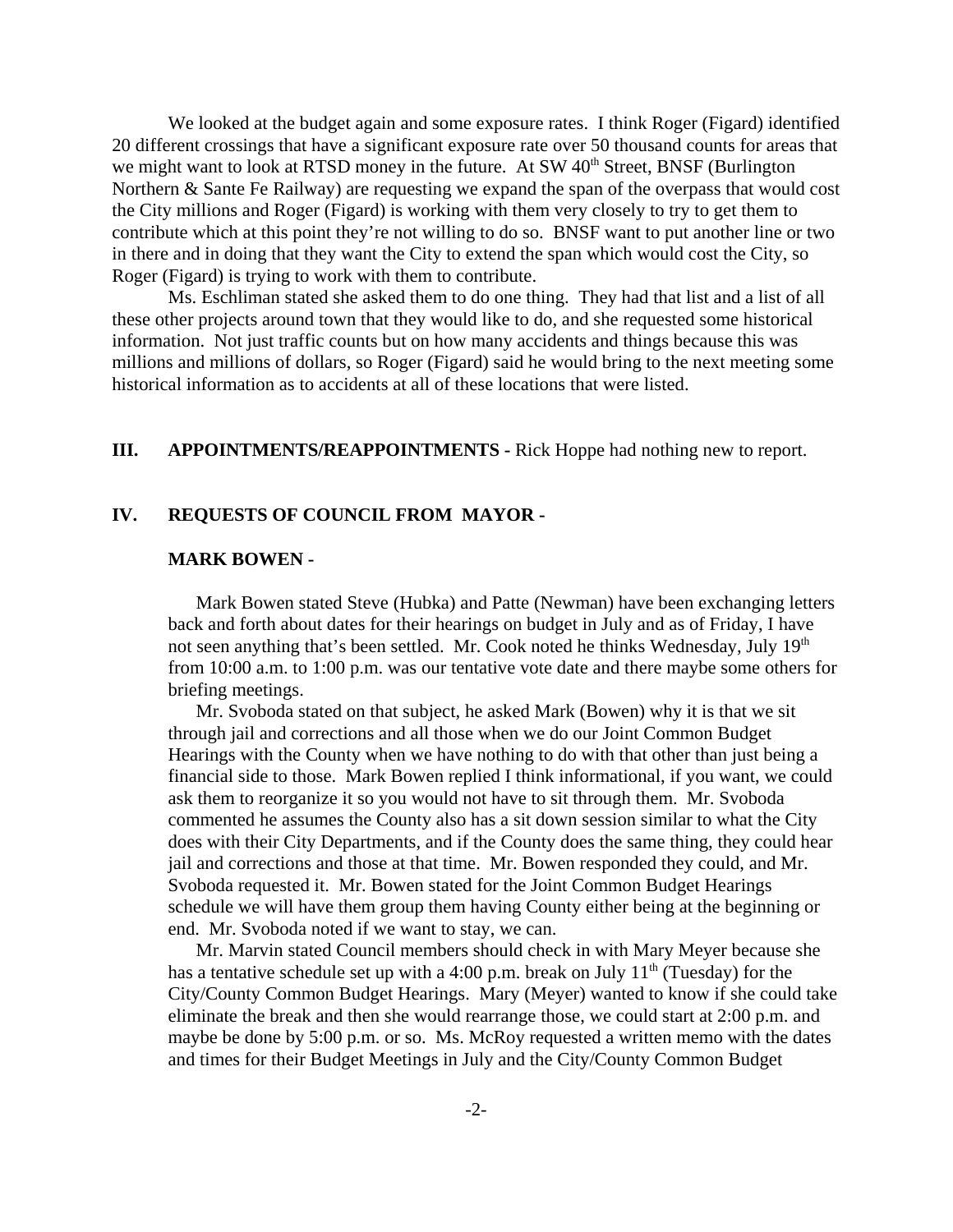Hearings schedule as well so they can plan. Mr. Bowen responded yes, when they get it finalized, they will. Mr. Bowen stated he will talk to Mary (Meyer) about the Common Budget Hearings schedule. Mr. Camp commented could we have Tammy (Grammer) send us a schedule of our Budget Meetings and also include on it the Common Budget Hearing, so it is all on one sheet. Ms. Grammer responded yes, she can.

#### **ANN HARRELL - NO COMMENTS**

### **DANA ROPER, City Attorney - NO COMMENTS**

# **V. MISCELLANEOUS - NONE**

### **VI. CITY COUNCIL MEMBERS**

#### **JON CAMP - NO COMMENTS**

### **JONATHAN COOK -**

Mr. Cook commented he wanted to ask Ken (Svoboda) about something because it may as well involve the Health Board. He received a call from a mail carrier who's concerned about dangerous dogs which he has been a victim of some rather vicious dogs. The caller was interested in finding out if there is some way of requiring some kind of insurance for those who have dangerous dogs, he was particularly concerned about in cases of pit bulls but other breeds as well. The caller was also concerned that there are renters who don't even have any kind of renters insurance and wondering if there even could be something involving landlords in cases taking some responsibility for making sure their tenants don't have dangerous dogs. Mr. Cook commented I don't know what is or isn't practical, but just passing this along to him because this is something that normally would be covered by the Board of Health. Mr. Svoboda stated he will pass this onto the Health Department and then they can pass it onto the Animal Control Advisory Committee. Mr. Svoboda commented I'm not quite sure within our dangerous dog ordinance that it requires liability insurance. Dana Roper responded no, it does not. Mr. Svoboda commented don't know if we can force them to do that or not through the dangerous dog ordinance. Mr. Roper replied I suppose we could, don't know why we couldn't, we will take a look at it.